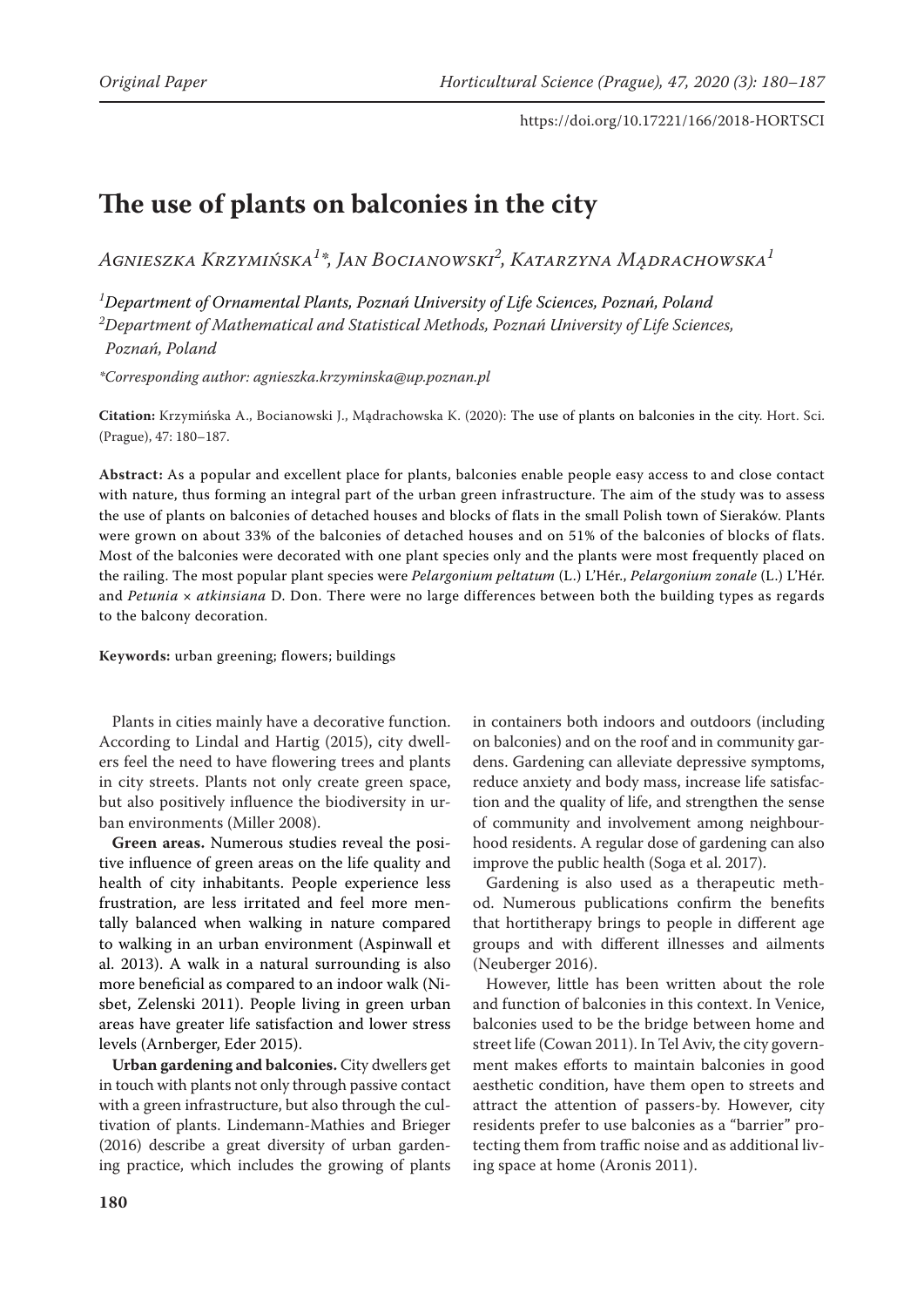Therefore, balconies can be perceived as both an indoor and outdoor space. According to Rappe and Lindén (2004), interior plants provide a tranquil and homely atmosphere, improve the air quality at home, stimulate the senses and improve the mood. They also help one to better tolerate pain (Park et al. 2004), reduce systolic blood pressure, tiredness and anxiety (Park, Mattson 2008), as well as improve the attention capacity (Raanaas et al. 2011). Working with pot plants is a satisfactory (Rappe, Lindén 2004) and relaxing activity (Yoo, Lee 2014). Thus, it can be assumed that the contact with plants growing in containers will have similar effects. According to Chang and Chen (2005), Raanaas et al. (2011), and Nejati et al. (2016), looking out on a green space through a house or a flat window reduces the stress level and increases the resistance to stress factors (Raanaas et al. 2016). Placing plants on the balcony railing first of all improves the visual appearance of the city, because the effect can be seen when looking at the balcony from the outside. Additionally, the use of the railing enables easy access to the plants. This is of particular relevance to people with movement difficulties, especially the elderly. Plants are then within reach, and can be easily seen and smelt.

Not all balconies overlooking urban streets have flowers planted on them. The existing literature provides no information about decorating balconies with flowers and about the plant species used for this purpose. It would also be interesting to know if balconies in different types of buildings in cities are equally used to grow plants. Therefore, a study was carried out to determine the percentage of balconies with flowers and to identify the plant species grown on balconies in summer in a small tourist town, typical of western Poland. The study compares the balconies of detached houses with those of blocks of flats.

#### **MATERIAL AND METHODS**

The study on plants grown on balconies was carried out in the summer of 2015 in Sieraków (52 38**'**56**''**N 16 04**'**53**''**E), a small town located in the province of Wielkopolskie, Poland, with an area of  $14 \text{ km}^2$  and a population of about 6 000 people. Situated next to a large forest area in the Międzychodzko-Sierakowskie Lake Region, Sieraków offers various tourist and recreational attractions, so the local government and the town dwellers

regard sustainable development issues and the visual appearance of the town as an important element of the local policy and day-to-day life.

The vegetation season in and around Sieraków lasts 220 days, and the average monthly temperature is 8 °C (Urząd Gminy Sieraków 2008). The last spring frost usually occurs on 15 May, and the frostfree period lasts about 140 days (Wypych et al. 2017). During that period, until the autumn frost, people grow frost-sensitive plants that decorate their homes and the town. To get the full picture of the flowers planted on the balconies in Sieraków, the study was conducted in July.

**Study.** Fourteen areas with buildings with balconies were selected for the study purposes, the first half of which (1–7) were areas with detached houses, and the second half  $(8-14)$  – areas with blocks of flats (Figure 1). The map showing the selected areas was prepared based on http://sierakow.e-mapa. net/. In each of those fourteen areas, the balconies were counted and the percentage ratio (per area) of the number of balconies with flowers to the total number of balconies was calculated. The balconies with flowers were analysed according to the following criteria: use of one vs. at least two species; place of containers with plants on the balcony; balcony orientation; plant species being grown on the balcony.

For each feature identified using these criteria, the percentage share in the total number of flowered balconies was calculated within each area. Additionally, containers with plants were counted on each flower-decorated balcony. Subsequently, the obtained results were used to compare areas 1–7 (detached houses) with areas 8–14 (blocks of flats). The names of plants were used according to Erhardt et al. (2014).

**Statistical analysis.** The normality of the distributions of the observed features were tested using Shapiro-Wilk's normality test (Shapiro, Wilk 1965). Oneway analyses of variance (ANOVA) were performed in order to verify the zero hypothesis on the lack of differences between the detached houses and blocks of flats in terms of the values of the observed features, independently for each feature. The statistical analyses did not only cover the percentage shares of balconies with specific plant species. The minimum and maximum values of the observed feature as well as the arithmetical means and standard deviations were calculated. Moreover, Fisher's least significant differences (LSDs) were estimated at the significance level  $α = 0.05$  (Meier 2006). The relationships between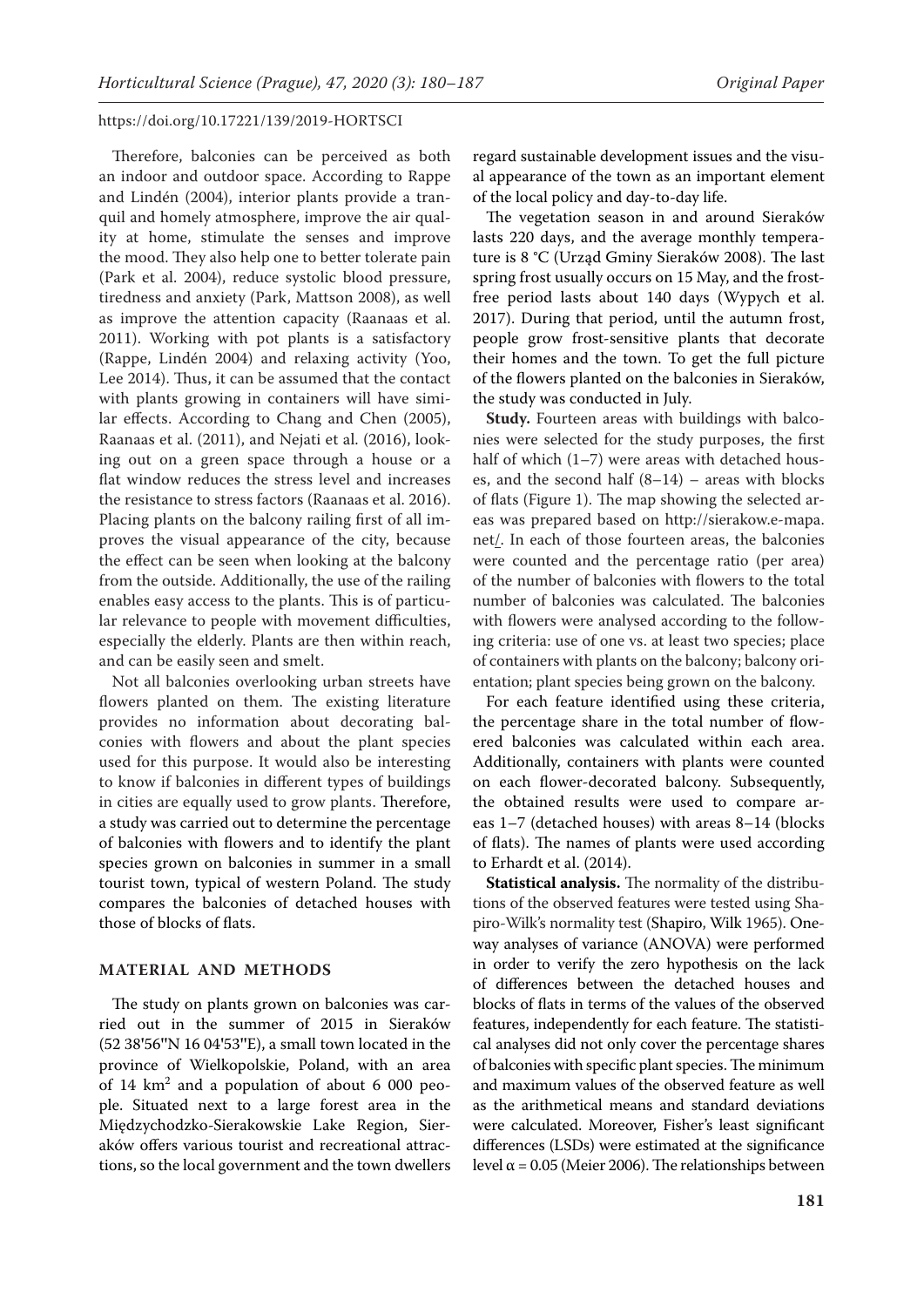

Figure 1. Areas selected for the study

the observed features were assessed on the basis of Pearson's correlation coefficients using the FCOR-RELATION implementation in GenStat v. 18. The results were also analysed using multivariate methods (Rencher 1992). The principal components analysis was applied in order to present the multi-feature assessment of the similarity of the tested area. The principal components analysis finds the linear combinations of a set of variates that maximise the variation contained within them, thereby displaying most of the original variability in a smaller number of dimensions. In order to determine the relative share of each original feature in the multivariate variation of the analysed treatments, Pearson's simple correlation coefficients were estimated between the values of the first two principal components and the values of the individual original features. The differences among the analysed areas were verified by a cluster analysis using the nearest neighbour method and Euclidean distances (Camussi et al. 1986; Wrońska-Pilarek et al. 2020). All the analyses were conducted using the GenStat v. 18 statistical software package.

## **RESULTS AND DISCUSSION**

In the seven detached-house areas under study, there were 342 balconies, 33.4% of which were decorated with plants, whereas in the seven areas with blocks of flats, there were 417 balconies, and plants were growing on 51% of them (Table 1). The differences between those values were not statistically significant.

According to Berg et al. (2007), people place plants on balconies because they have always felt the need to decorate their immediate surrounding with plants to increase the aesthetic quality of their environment and have closer contact with nature. A balcony can be a substitute for a garden. In the analysed area in Sieraków, slightly over one-half of the balconies in the blocks of flats had flowers on them, which suggests the need to create an enclosed space enabling contact with plants. However, the share of the flowered balconies could have been higher. The reason may have been the prices of the plant and certain limitations to growing plants on balconies. According to Fan and Wang (2011), plant growing on balconies may be problematic due to thin soil layers, the low insulation and moisture retention of the soil used in containers.

**Balconies with one and more plant species.**  The study showed that most of the balconies were decorated with one plant species only (Table 1), which was either *Pelargonium peltatum* (L.) L'Hér. or *Pelargonium zonale* (L.) L'Hér. or *Petunia* × *atkinsiana* D. Don.

Fifteen percent of the balconies of detached houses and 31.3% of the balconies of blocks of flats had two or more plant species displayed on them. There were, on average, about three containers with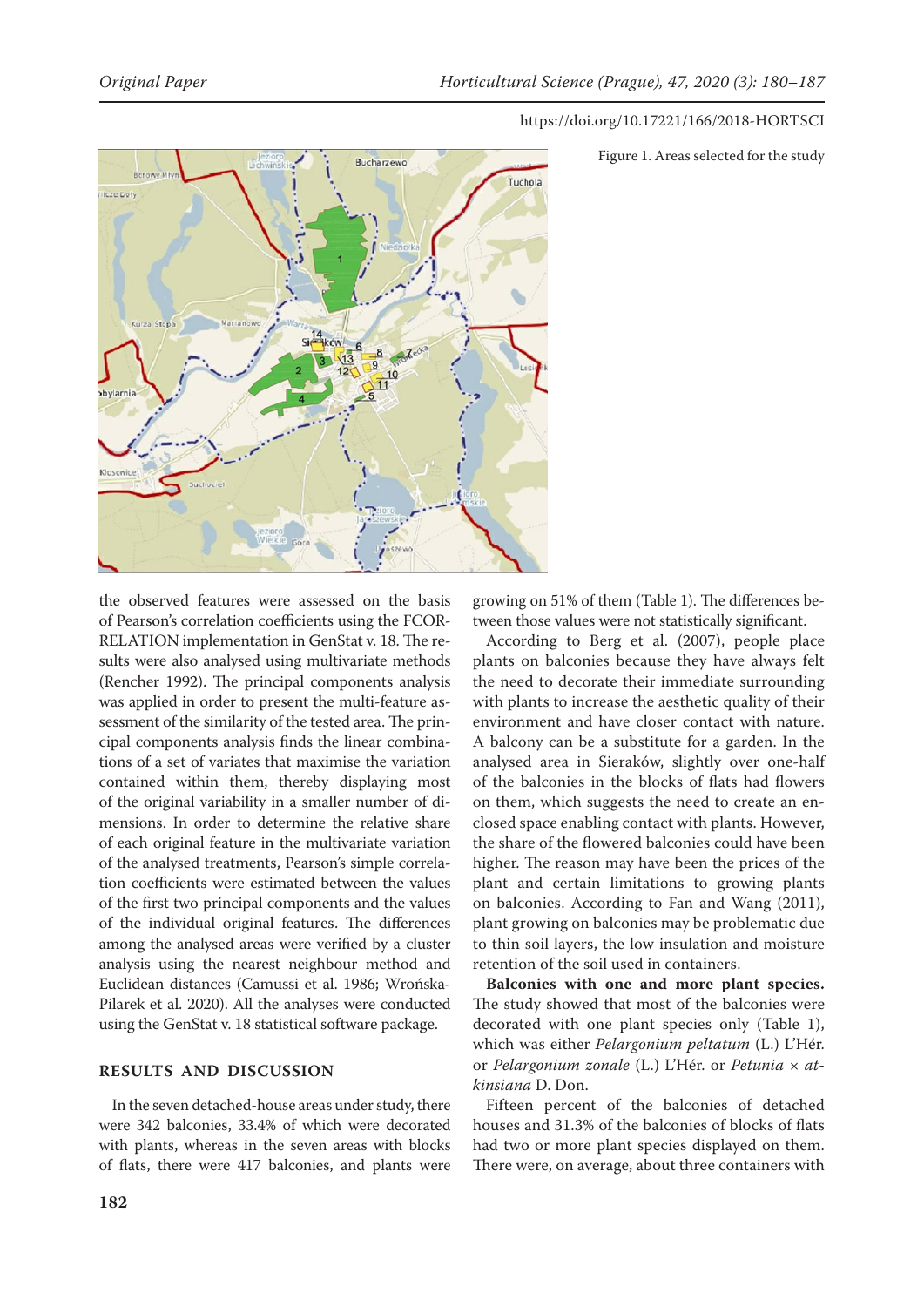| Table 1. Range (min-max), mean values and standard deviations (s.d.) of the studied features. One-way ANOVAs were |  |
|-------------------------------------------------------------------------------------------------------------------|--|
| performed separately for each feature                                                                             |  |

|                        | Percentage of balconies:                                     |                                 |       |                        |                   |      |                                    |                     |      |                                                |                   |      |  |  |  |
|------------------------|--------------------------------------------------------------|---------------------------------|-------|------------------------|-------------------|------|------------------------------------|---------------------|------|------------------------------------------------|-------------------|------|--|--|--|
| Type of<br>buildings   | with plants                                                  |                                 |       | with one plant species |                   |      | with at least two plant<br>species |                     |      | Average number of<br>containers on the balcony |                   |      |  |  |  |
|                        | range                                                        | mean                            | s.d.  | range                  | mean              | s.d. | range                              | mean                | s.d. | range                                          | mean              | s.d. |  |  |  |
| <b>Block of flats</b>  | $25 - 100$                                                   | 51.0 <sup>a</sup>               | 25.1  | $30 - 100$             | 68.7 <sup>a</sup> | 25.1 | $0 - 70$                           | 31.3 <sup>a</sup>   | 25.1 | $2 - 5.2$                                      | 3.3 <sup>a</sup>  | 1.09 |  |  |  |
| Detached house 13.6-50 |                                                              | 33.4 <sup>a</sup>               | 11.8  | $66.7 - 100$           | 85.0 <sup>a</sup> | 13.7 | $0 - 33.3$                         | 15.0 <sup>a</sup>   | 13.7 | $1.5 - 4$                                      | 3.0 <sup>a</sup>  | 1.01 |  |  |  |
| $\mathrm{LSD}_{0.05}$  |                                                              | 22.81                           |       |                        | 23.52             |      |                                    | 23.52               |      |                                                | 1.227             |      |  |  |  |
| P-value                |                                                              | 0.12                            |       |                        | 0.156             |      |                                    | 0.156               |      |                                                | 0.656             |      |  |  |  |
|                        | percentage of balconies with plants in containers placed on: |                                 |       |                        |                   |      |                                    |                     |      |                                                |                   |      |  |  |  |
|                        | railing                                                      |                                 |       | ceiling                |                   |      | floor                              |                     |      | wall                                           |                   |      |  |  |  |
|                        | range                                                        | mean                            | s.d.  | range                  | mean              | s.d. | range                              | mean                | s.d. | range                                          | mean              | s.d. |  |  |  |
| <b>Block of flats</b>  | $50 - 100$                                                   | 81.1 <sup>a</sup>               | 17.2  | $0 - 25$               | 12.1 <sup>a</sup> | 9.69 | $0 - 47$                           | 23.1 <sup>a</sup>   | 17.2 | $0 - 33$                                       | 10.9 <sup>a</sup> | 11.3 |  |  |  |
| Detached house         | $50 - 100$                                                   | 88.7 <sup>a</sup>               | 18.7  | $0 - 17$               | 2.4 <sup>b</sup>  | 6.43 | $0 - 55$                           | $21.6^a$            | 20.1 | $0 - 36$                                       | $11.4^{\rm a}$    | 15.7 |  |  |  |
| $\mathrm{LSD}_{0.05}$  |                                                              | 20.89                           |       |                        | 9.57              |      |                                    | 21.74               |      |                                                | 15.94             |      |  |  |  |
| P-value                |                                                              | 0.445                           |       |                        | 0.047             |      |                                    | 0.877               |      |                                                | 0.939             |      |  |  |  |
|                        |                                                              | percentage of balconies facing: |       |                        |                   |      |                                    |                     |      |                                                |                   |      |  |  |  |
| North                  |                                                              |                                 | South |                        |                   | East |                                    |                     | West |                                                |                   |      |  |  |  |
|                        | range                                                        | mean                            | s.d.  | range                  | mean              | s.d. | range                              | mean                | s.d. | range                                          | mean              | s.d. |  |  |  |
| <b>Block of flats</b>  | $0 - 25$                                                     | 5.3 <sup>b</sup>                | 9.8   | $0 - 84$               | 34.2 <sup>a</sup> | 36.5 | $0 - 100$                          | $35.5^{\mathrm{a}}$ | 34.3 | $0 - 80$                                       | $25.1^{\circ}$    | 26   |  |  |  |
| Detached house         | $0 - 100$                                                    | 37.9 <sup>a</sup>               | 35.6  | $0 - 50$               | $17.6^{\rm a}$    | 18.9 | $0 - 100$                          | 38.6 <sup>a</sup>   | 32.3 | $0 - 18$                                       | 6.0 <sup>a</sup>  | 7.94 |  |  |  |
| $\mathrm{LSD}_{0.05}$  |                                                              | 30.37                           |       |                        | 33.85             |      |                                    | 38.8                |      |                                                | 22.35             |      |  |  |  |
| P-value                |                                                              | 0.038                           |       |                        | 0.306             |      |                                    | 0.865               |      |                                                | 0.088             |      |  |  |  |

Means followed by the same letters are not significantly different; LSD – least significant differences; s.d. – standard deviation

plants on one balcony regardless of the building type, which shows the need to create flower arrangements. However, to have high decorative and aesthetic value, flower arrangements need to be designed carefully and with taste and placed in attractive containers (Lindemann-Matthies, Brieger 2016). A large number of plants on a balcony may also create a view out of the window.

**Place of containers with plants on the balcony.**  On most of the balconies of the detached houses and blocks of flats, the containers with plants were placed on the railing (80%). On over 20% of the balconies, the containers were placed on the floor, and on about 11% of the balconies - on the wall (Table 1). No statistical differences as regards to the placing of the plants were identified between the analysed building types. The only exception were the balconies with plants hanging from the ceiling, whose share was higher in the blocks of flats (their percentage values for the blocks of flats and the detached houses were 12.1% and 2.4%, respectively).

**Balcony orientation.** Plants were grown on balconies with various exposures (Table 1). In the blocks of flats, there were 32.6% less north-facing balco-

nies with plants than in the detached houses. Of all of the geographical directions, a northern exposure is the least favourable for planting because it receives the least amount of sunlight. However, despite this drawback, over 37% of the flowered balconies of the detached houses were facing north. The two building types did not statistically differ with respect to the number of flower-decorated balconies with a southern, eastern and western exposure. According to surveys carried out in Serbia (Mladenović et al. 2017), half of the respondents buy plants for the balcony based on their appearance and do not pay attention to their growing requirements and conditions.

**Plant species grown on the balcony.** In total, twenty plant species were grown on the balconies under study (Table 2), with a greater variety of species found on the balconies of the blocks of flats. *Pelargonium peltatum* enjoyed the greatest popularity (51.8% of the balconies of the detached houses and 42.1% of the balconies of the blocks of flats). Slightly over 30% of the balconies of both building types were decorated with *Pelargonium zonale* and *Petunia × atkinsiana* was grown on 18.5% of the balconies of the detached houses and on 24.7% of the balco-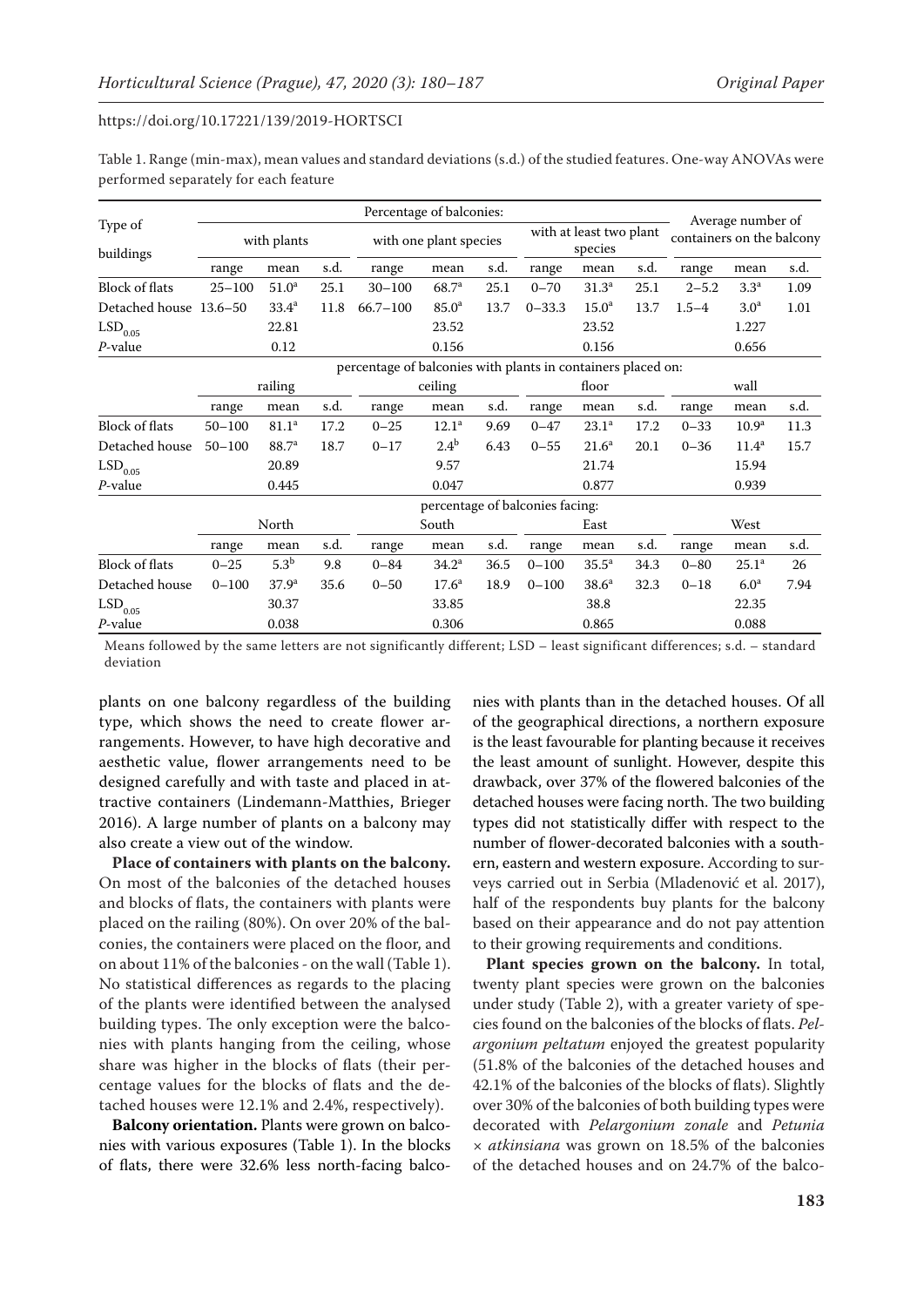| Table 2. Plants used to decorate the balconies of the detached houses and blocks of flats in Sieraków and the percent- |  |
|------------------------------------------------------------------------------------------------------------------------|--|
| age of the balconies on which they were planted                                                                        |  |

|                                                                      | Percentage of balconies |                |  |  |  |
|----------------------------------------------------------------------|-------------------------|----------------|--|--|--|
| Plant species                                                        | detached house          | block of flats |  |  |  |
| Begonia cucullata Wild. var hoockeri (A. DC.) L.B. Sm.et B.G. Schub. | 1.2                     | 1.2            |  |  |  |
| Begonia tuberhybrida Voss                                            | 0.0                     | 1.9            |  |  |  |
| Calibrachoa parviflora (Juss.) D'Arcy et Wijsman                     | 1.2                     | 5.6            |  |  |  |
| Dianthus chinensis L.                                                | 0.0                     | 1.2            |  |  |  |
| Fuchsia hybrid Voss                                                  | 0.0                     | 3.1            |  |  |  |
| Gazania rigens (L.) Gaertn.                                          | 0.0                     | 1.2            |  |  |  |
| Helichrysum petiolare Hilliard et B.L. Burtt                         | 0.0                     | 3.1            |  |  |  |
| Lavandula angustifolia Mill.                                         | 0.0                     | 1.9            |  |  |  |
| Lobelia erinus L.                                                    | 0.0                     | 4.9            |  |  |  |
| Nerium oleander L.                                                   | 1.2                     | 0.0            |  |  |  |
| Pelargonium peltatum (L.) L'Hér.                                     | 51.8                    | 42.0           |  |  |  |
| Pelargonium zonale (L.) L'Hér.                                       | 33.3                    | 34.6           |  |  |  |
| Petunia x atkinsiana D. Don                                          | 18.5                    | 24.7           |  |  |  |
| Phaseolus coccineus L.                                               | 0.0                     | 0.6            |  |  |  |
| Plectranthus forsteri Benth.                                         | 4.9                     | 13.0           |  |  |  |
| Plectranthus scutelarioides (L.) R. Br.                              | 0.0                     | 2.5            |  |  |  |
| Sanvitalia procumbens Lam.                                           | 0.0                     | 3.1            |  |  |  |
| Sutera grandiflora (Galpin) Hiern                                    | 1.2                     | 3.1            |  |  |  |
| Tagetes patula L.                                                    | 0.0                     | 1.9            |  |  |  |
| Tropaeolum majus L.                                                  | 0.0                     | 1.9            |  |  |  |

nies of the blocks of flats. *Pelargonium peltatum* and *Pelargonium zonale* are among the most preferred flower species used for summer arrangements in different parts of cities. They were found to be planted in the most abundant numbers on the balconies of a Serbian town (Mladenović et al. 2017) and in gardens cafés in Cracow, Poland (Pawłowska, Szewczyk-Taranek 2010). The widespread popularity of geraniums is probably attributable to their easy cultivation and availability in a wide range of cultivars.

**Other plant species were used rarely.** Only three species identified on the balconies were nonflowering species, with ornamental, multi-coloured leaves. Among those plants, *Plectranthus forsteri* Benth. had the largest share – it was grown on 4.9% of the balconies of the detached houses and on 13.0% of the balconies of the blocks of flats. The remaining sixteen plant species were found on less than 10% of the balconies of both building types.

The balconies were not used for growing useful plants, like those with edible fruit, e.g., strawberries, as suggested by Olbricht et al. (2014).

**Area comparison.** A principal component analysis was used to jointly compare the areas in terms

of all the features. The first two principal components explain 59.64% of the overall multi-feature variability between the areas (Figure 2A). On the chart, the point coordinates for the individual areas are the values of the first and the second principal component, respectively. The multi-feature variance between the areas was most strongly influenced by: the percentage of balconies with at least two plant species, the percentage of balconies with plants in containers hanging from the ceiling, and the percentage of balconies with a southern exposure (positive correlation), and the number of balconies with one plant species, the percentage of balconies with an eastern exposure and the percentage of balconies with a northern exposure (negative correlation). A correlation was identified between area 1 and 2, which are comprised of detached houses built in recent years. A correlation was also found between area 3 (detached houses) and area 11 (blocks of flats) in which the houses were built several decades ago.

The clustering of the studied areas using Euclidean distances for twelve analysed features yielded four clusters at a similarity level of 0.825. Cluster 1 comprised areas 6, 8; cluster 2 – area 12; cluster 3 –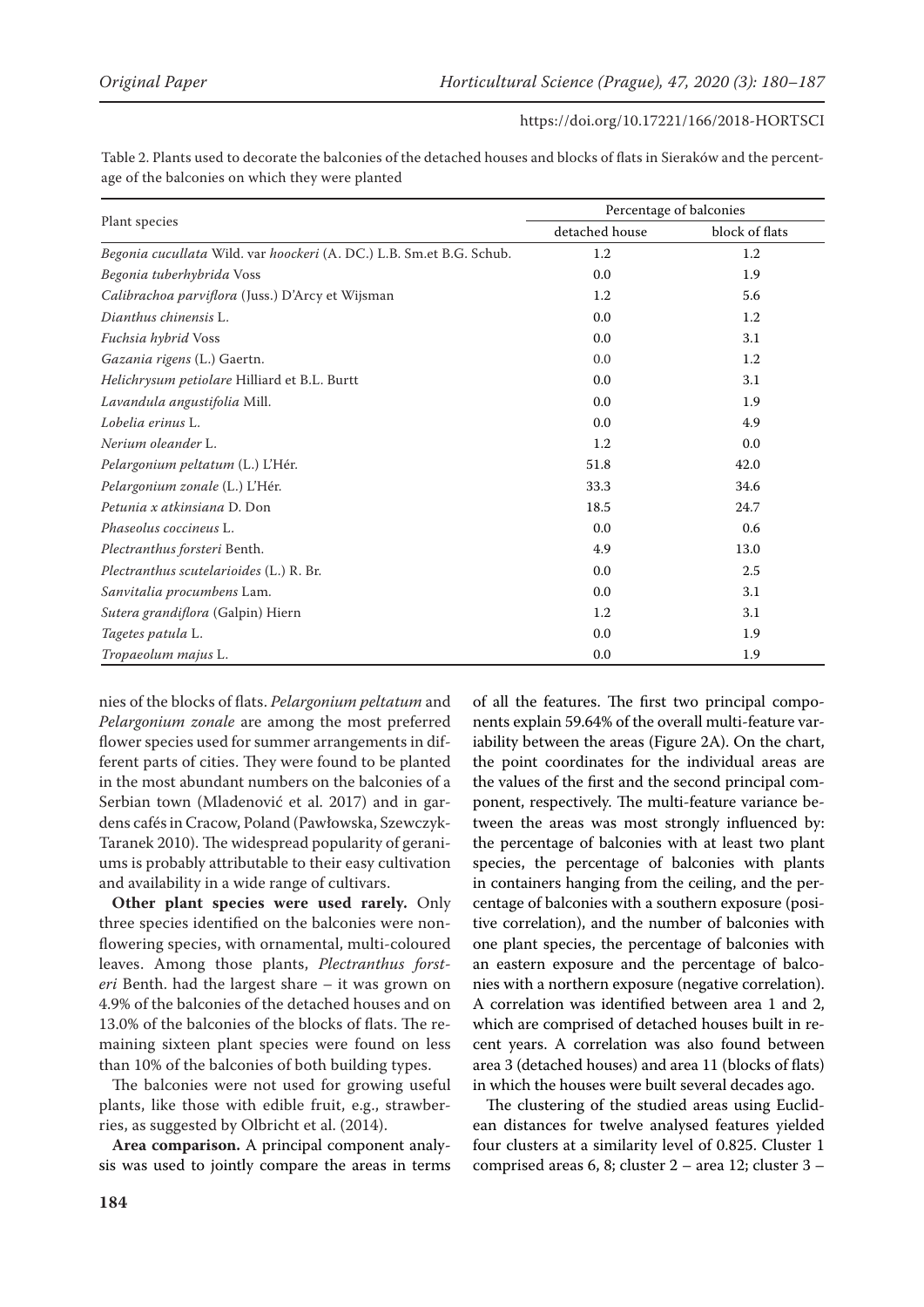areas 1, 2, 3, 4, 5, 7, 11, 13; and cluster 4 – areas 9, 10, 14 (Figure 2B). All of the similarity values between the areas were very high, which shows small differences between them. The distinguished clusters do not consist of areas with buildings of the same type. It is, thus, difficult to describe the balconies with



Figure 2. Similarity of 14 areas: (A) in the space of the first two principal components (PC1 and PC2), (B) dendrogram based on 12 qualitative features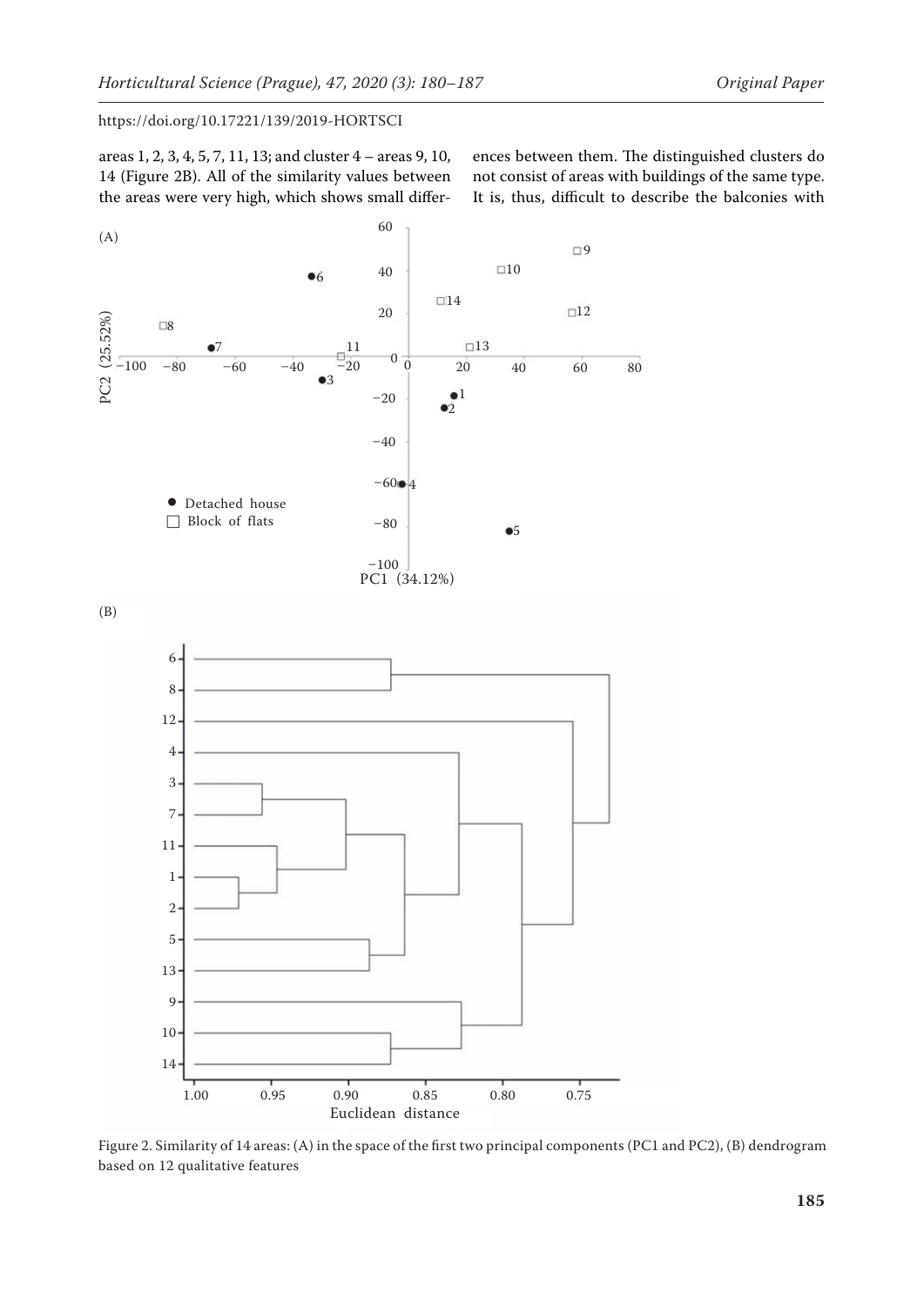plants in Sieraków in dependence of the building type. This suggests that the residents of the respective areas do not differ in terms of what species they prefer to plant on their balconies.

## **CONCLUSION**

In Sieraków, a small Polish city, plants were found to grow on half of the balconies in the blocks of flats and in one-third of the balconies of the detached houses. The residents of both the detached houses and blocks of flats make an effort to improve the visual appearance of their neighbourhoods, e.g., by growing plants on balconies. In most cases, they grow one plant species, notably *Pelargonium peltatum*, *Pelargonium zonale* or *Petunia* × *atkinsiana* in planters on the railing. The town residents did not grow crop plants on the balconies. Gardening on the balconies should be promoted so as to further increase the presence of plants in a human environment. The local government could make a valuable contribution in this respect through relevant educational measures, e.g., lectures, training courses, workshops or competitions.

#### **REFERENCES**

Arnberger A., Eder R. (2015): Are urban visitors' general preferences for green-spaces similar to their preferences when seeking stress relief? Urban Forestry & Urban Greening, 14: 872–882.

- Aronis C. (2011): The balconies of Tel-Aviv: cultural history and urban politics. Israel Studies, 14: 157–180.
- Aspinwall P., Mavros P., Coyne R., Roe J. (2013): The urban brain: Analyzing outdoor physical activity with mobile EEG. British Journal of Sports Medicine, 49: 272–276.
- Berg A., van den Hartig T., Staats H. (2007): Preference for nature in urbanized societies: stress, restoration, and the pursuit of sustainability. Journal of Social Issues, 63: 79–96.
- Chang C.-Y., Chen P.-K. (2005): Human response to window views and indoor plants in the workplace. HortScience, 40: 1354–1359.
- Camussi A., Ottaviano E., Caliński T., Kaczmarek Z. (1986): Genetic distances based on quantitative traits. Genetics, 111: 945–962.
- Cowan A. (2011): Seeing is believing: urban gossip and the balcony in early modern Venice. Gender and History, 23: 721–738.
- Erhardt W., Götz E., Bödeker N., Seybold S. (2014): Zander Handwörterbuch der Pflanzennamen. Stuttgart, Eugen Ulmer.
- Fan P., Wang K.-I. (2011): Evaluation of cold resistance of ornamental species for planting as urban rooftop greening. Forestry Studies in China, 13: 239–244.
- Lindal P.J. Hartig T. (2015): Effects of urban street vegetation on judgments of restoration likelihood. Urban Forestry & Urban Greening, 14: 200–209.
- Lindemann-Matthies P., Brieger H. (2016): Does urban gardening increase aesthetic quality of urban areas? A case study from Germany. Urban Forestry & Urban Greening, 17: 33–41.
- Meier U. (2006): A note on the power of Fisher's least significant difference procedure. Pharmaceutical Statistics, 5: 253–263.
- Miller J.R. (2008): Conserving biodiversity in metropolitan landscapes. A matter of scale (but which scale?). Landscape Journal, 27: 1–8.

Mladenović E., Lakićević M., Pavlović L., Hiel K., Padejčev J. (2017): Opportunities and benefits of green balconies and terraces in urban conditions. The Serbian Journal of Agricultural Sciences, Contemporary Agriculture, 66: 38–45.

- Nejati A., Rodiek S., Shepley M. (2016): Using visual simulation to evaluate restorative qualities of access to nature in hospital staff break areas. Landscape and Urban Planning, 148: 132–138.
- Neuberger K.R. (2016): Methods and challenges in horticultural therapy. Acta Horticulturae (ISHS), 1121: 93–102.
- Nisbet E.K., Zelenski J.M. (2011): Underestimating nearby nature affective forecasting errors obscure the happy path to sustainability. Psychological Science, 22: 1101–1106.
- Olbricht K., Pohlheim F., Eppendorfer A., Rietze E. (2014): Strawberries as balcony fruit. Acta Horticulturae (ISHS), 1049: 215–218.
- Park S.H., Mattson R.H. (2008): Effects on flowering and foliage plants in hospital rooms on patients recovering from abdominal surgery. HortTechnology, 18: 563–568.
- Park S.H., Mattson R.H., Kim E. (2004): Pain tolerance effects of ornamental plants in simulated hospital patient room. Acta Horticulturae (ISHS), 639: 241–247.
- Pawłowska B., Szewczyk-Taranek B. (2010): Zastosowanie roślin ozdobnych w dekoracjach ogródków kawiarnianych Krakowa (Ornamental plants decorations of tea garden in Kraków). Advances of Agricultural Sciences Problem, 551: 239–245.
- Raanaas R.K., Evensen K.H., Rich D., Sjøstrøm G., Patil G. (2011): Benefits of indoor plants on attention capacity in an office setting. Journal of Environmental Psychology, 31: 99–105.
- Raanaas R.K., Patil G., Alve G. (2016): Patients' recovery experiences of indoor plants and views of nature in a rehabilitation centre. Work, 53: 45–55.
- Rappe E., Lindén L. (2004): Plants in health care environments: experiences of the nursing personnel in homes for people with dementia. Acta Horticulturae (ISHS), 639: 75–81.
- Rencher A.C. (1992): Interpretation of canonical discriminant, functions canonical variates, and principal components. The American Statistician, 46: 217–225.
- Shapiro S.S., Wilk M.B. (1965): An analysis of variance test for normality (complete samples). Biometrika, 52: 591–611.